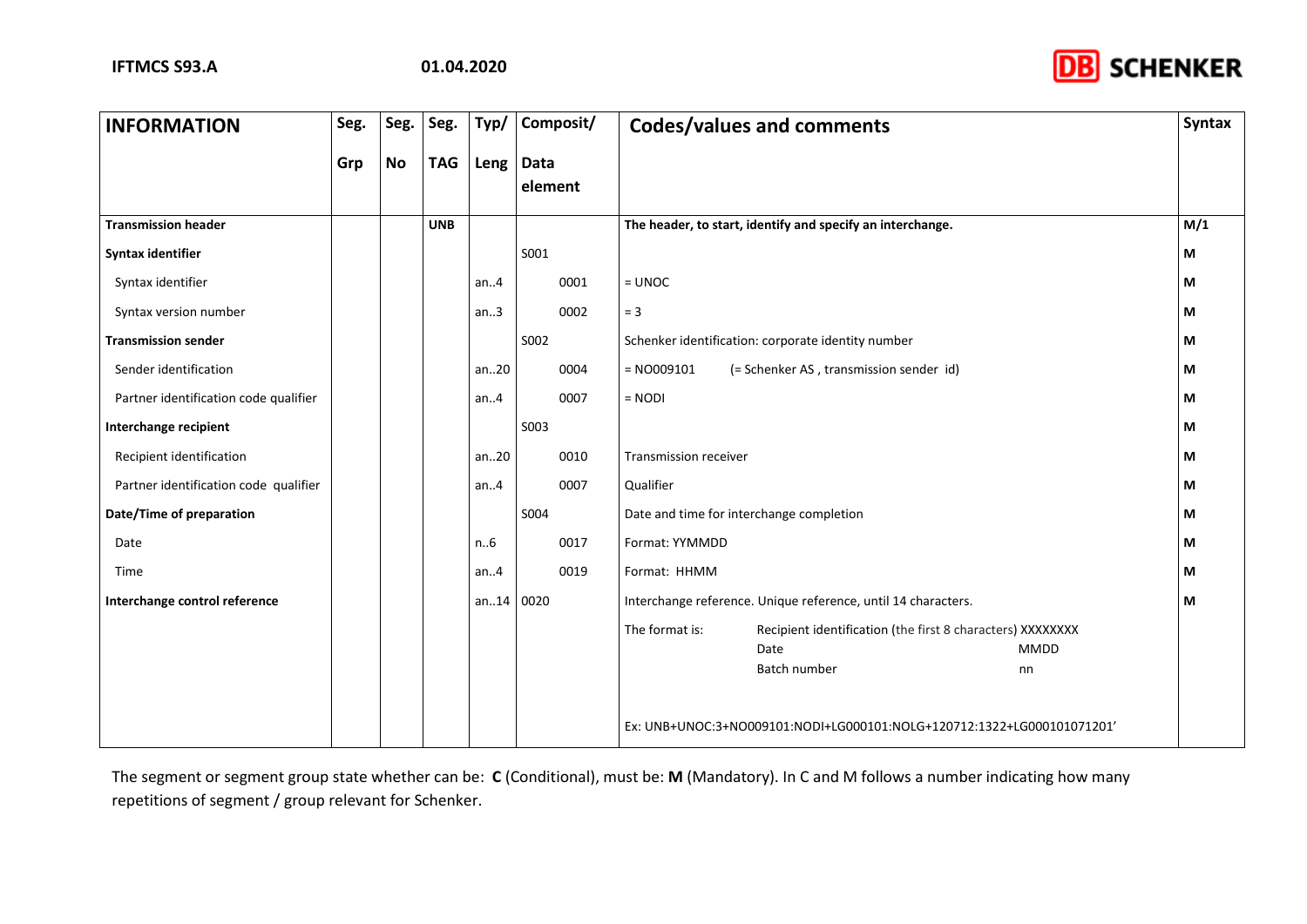

| <b>INFORMATION</b>            | Seg. | Seg.      | Seg.       | Typ/  | Composit/              | <b>Codes/values and comments</b>                                                                                       | <b>Syntax</b> |
|-------------------------------|------|-----------|------------|-------|------------------------|------------------------------------------------------------------------------------------------------------------------|---------------|
|                               | Grp  | <b>No</b> | <b>TAG</b> | Leng  | <b>Data</b><br>element |                                                                                                                        |               |
| <b>Message header</b>         |      | 0010      | <b>UNH</b> |       |                        | <b>Message header</b>                                                                                                  | M/1           |
| Message reference number      |      |           |            | an.14 | 0062                   | Message reference = sequence number within batch (counting from 1).                                                    | М             |
| <b>Message identification</b> |      |           |            |       | S009                   |                                                                                                                        | М             |
| Message type identifier       |      |           |            | an.6  | 0065                   | $= IFTMCS$                                                                                                             | М             |
| Message type version number   |      |           |            | an.1  | 0052                   | $= S$                                                                                                                  | М             |
| Message type release number   |      |           |            | an.3  | 0054                   | $= 93A$                                                                                                                | М             |
| Controlling agency            |      |           |            | an.2  | 0051                   | $= UN$                                                                                                                 | М             |
| Subset                        |      |           |            | an.6  | 0057                   | $=$ NOSM10                                                                                                             | C             |
|                               |      |           |            |       |                        | Ex.: UNH+1+IFTMCS:S:93A:UN:NOSM10'                                                                                     |               |
|                               |      |           |            |       |                        |                                                                                                                        |               |
| <b>Message start</b>          |      | 0020      | <b>BGM</b> |       |                        | Indicates the start of the message, senders identification number, type and date.                                      | M/1           |
|                               |      |           |            |       |                        | Aacknowledged per shipment, not per item.                                                                              |               |
| Document/Message name         |      |           |            |       | C002                   |                                                                                                                        | M             |
| Document/Message code         |      |           |            | an.3  | 1001                   | 700 = Domestic transport                                                                                               | М             |
| Document/Message reference    |      |           |            | an.15 | 1004                   | = Senders reference 15 characters. (Unique waybill id)                                                                 | $\mathsf{C}$  |
|                               |      |           |            |       |                        | The pos: 1-4 are customer identifier allocated by Schenker AS. The pos: 5-15 is an unique value.                       |               |
|                               |      |           |            |       |                        | This reference will be constructed if Schenker receives waybill number (GS1 consignment no.) in<br>the IFTMIN message. |               |
|                               |      |           |            |       |                        | Ex.: BGM+700+123400012345678'                                                                                          |               |
|                               |      |           |            |       |                        |                                                                                                                        |               |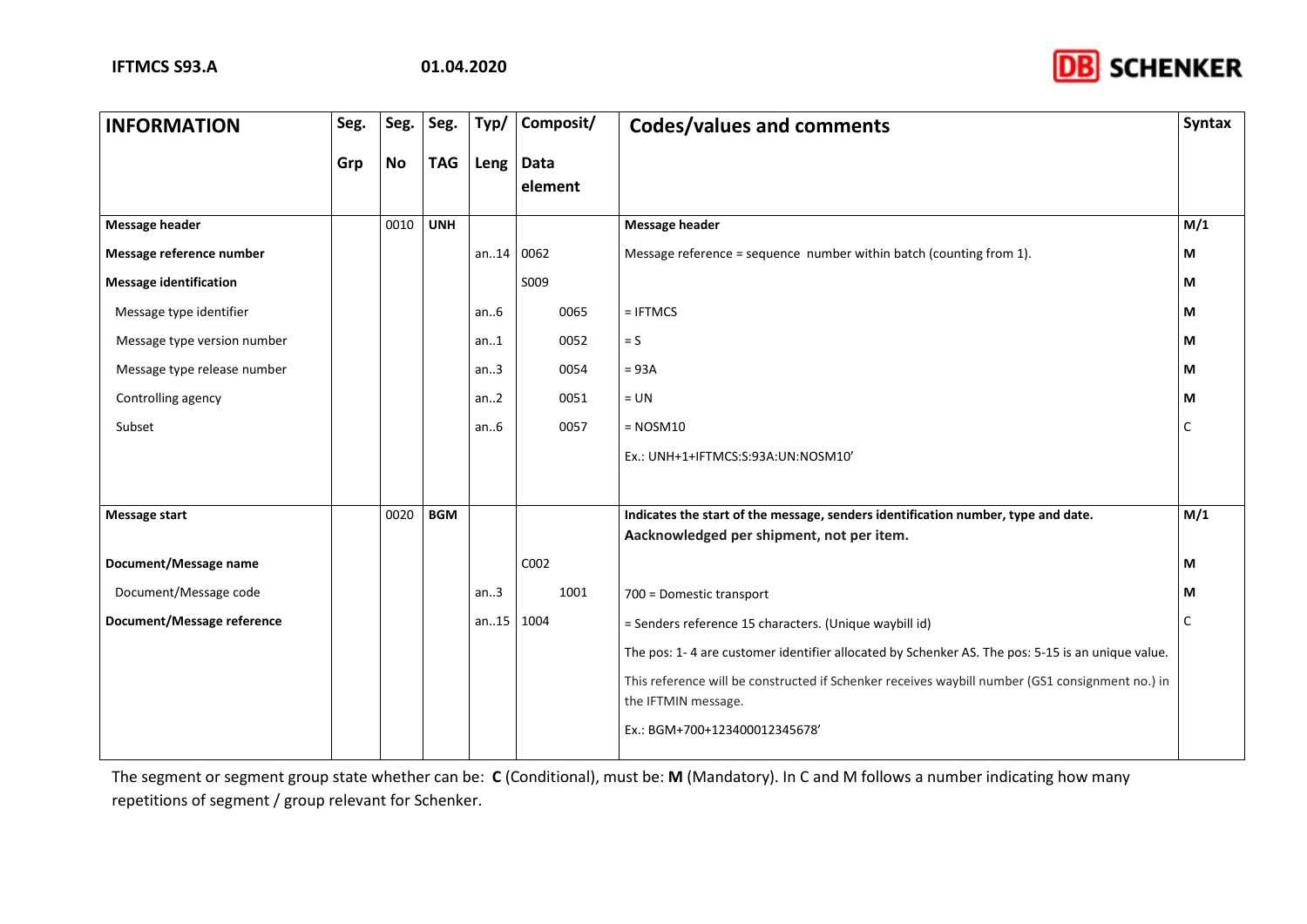

| <b>INFORMATION</b>    | Seg. | Seg.      | Seg.       | Typ/ | Composit/       | <b>Codes/values and comments</b>          | <b>Syntax</b>             |
|-----------------------|------|-----------|------------|------|-----------------|-------------------------------------------|---------------------------|
|                       | Grp  | <b>No</b> | <b>TAG</b> | Leng | Data<br>element |                                           |                           |
| Date/time/period      |      | 0050      | <b>DTM</b> |      |                 | Sets the waybill date                     | M/1                       |
| Message date and time |      |           |            |      | C507            |                                           | $\boldsymbol{\mathsf{M}}$ |
| Date/time qualifier   |      |           |            | an.3 | 2005            | 137 = The message state of issue          | M                         |
| Date/time/period      |      |           |            | an35 | 2380            | = Receipt date                            | М                         |
| Format qualifier      |      |           |            | an.3 | 2379            | $102$ = CCYYMMDD                          | $\mathsf{C}$              |
|                       |      |           |            |      |                 | Ex.: DTM+137:20100803:102'                |                           |
|                       |      |           |            |      |                 |                                           |                           |
| Message date and time |      |           |            |      | C507            |                                           | M                         |
| Date/time qualifier   |      |           |            | an.3 | 2005            | 35 = The message state of issue           | М                         |
| Date/time/period      |      |           |            | an35 | 2380            | = Receipt date                            | M                         |
| Format qualifier      |      |           |            | an.3 | 2379            | 203 = CCYYMMDDHHMM                        | C                         |
|                       |      |           |            |      |                 | Ex.: DTM+35:2004011039:203'               |                           |
|                       |      |           |            |      |                 |                                           |                           |
|                       |      |           |            |      |                 |                                           |                           |
| <b>Free text</b>      |      | 0090      | <b>FTX</b> |      |                 | Free text used in error messages          | C/2                       |
| Text type qualifier   |      |           |            | an.3 | 4451            | BLR = Note for carrier                    | М                         |
| Text                  |      |           |            |      | C108            |                                           | C                         |
| Free text             |      |           |            | an70 | 4440            | Error message (up to 6 errors may occurs) | C                         |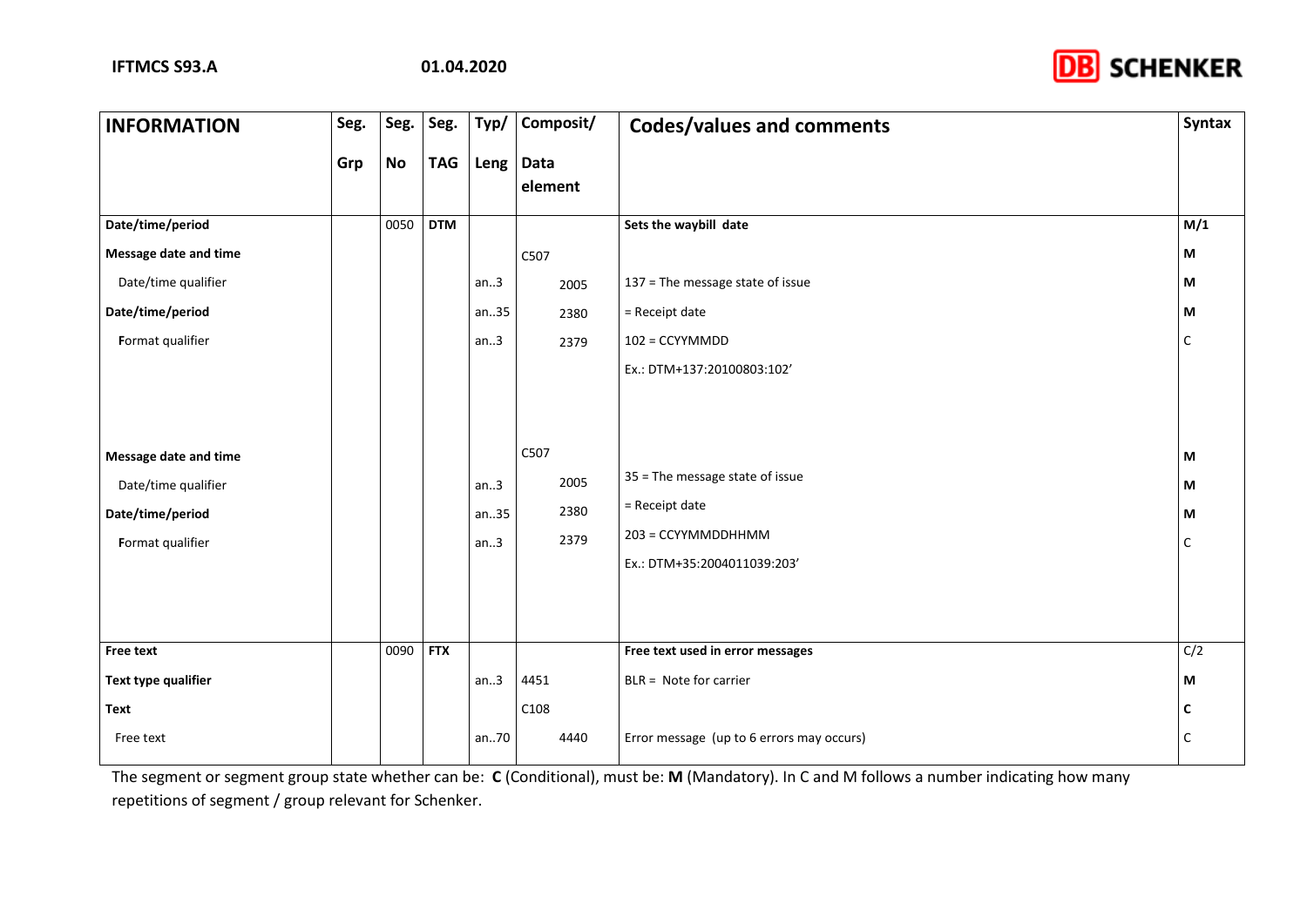

| <b>INFORMATION</b>      | Seg. | Seg.      | Seg.       | Typ/ | Composit/              | <b>Codes/values and comments</b>                | <b>Syntax</b> |
|-------------------------|------|-----------|------------|------|------------------------|-------------------------------------------------|---------------|
|                         | Grp  | <b>No</b> | <b>TAG</b> |      | Leng   Data<br>element |                                                 |               |
|                         |      |           |            |      |                        | Ex: FTX+BLR+++JAll references are duplicats'    |               |
| <b>Control totals</b>   |      | 0100      | <b>CNT</b> |      |                        | <b>Specification of totals</b>                  | M/4           |
| <b>Totals</b>           |      |           |            |      | C270                   | Specification of totals for the message         | М             |
| Control code            |      |           |            | an.3 | 6069                   | 7 = Total weight of the shipment throughout kgm | М             |
|                         |      |           |            |      |                        | 11 = Total number of packages in the shipment   | M             |
|                         |      |           |            |      |                        | 15 = Total volum of the shipment throughout dm3 | C             |
|                         |      |           |            |      |                        | ZFV = Freight calculation weight                | C             |
| Control total value     |      |           |            | n.18 | 6066                   | = Control total value                           | M             |
| Measure unit qualifier  |      |           |            | an.3 | 6411                   | DMQ = Cubic decimeter, throughout dm3           | C             |
|                         |      |           |            |      |                        | KGM = Kilogram, throughout kgm                  | M             |
|                         |      |           |            |      |                        | $PCE = Number$                                  | М             |
|                         |      |           |            |      |                        | Ex: CNT+11:1:PCE'CNT+7:35:KGM'CNT+ZFV:35:KGM'   |               |
|                         |      |           |            |      |                        |                                                 |               |
| <b>Delivery terms</b>   | G02  | 0150      | <b>TOD</b> |      |                        | <b>Specification of delivery terms</b>          | C/1           |
| Code for delivery terms |      |           |            | an.3 | 4055                   | 5 = Transportation condition, fixed value       | C             |
| <b>Delivery terms</b>   |      |           |            |      | C100                   | Delivery terms according to CombiTerms          |               |
| Delivery terms codes    |      |           |            | an.3 | 4053                   | 001 = receiver pays all (payment code 0)        | C             |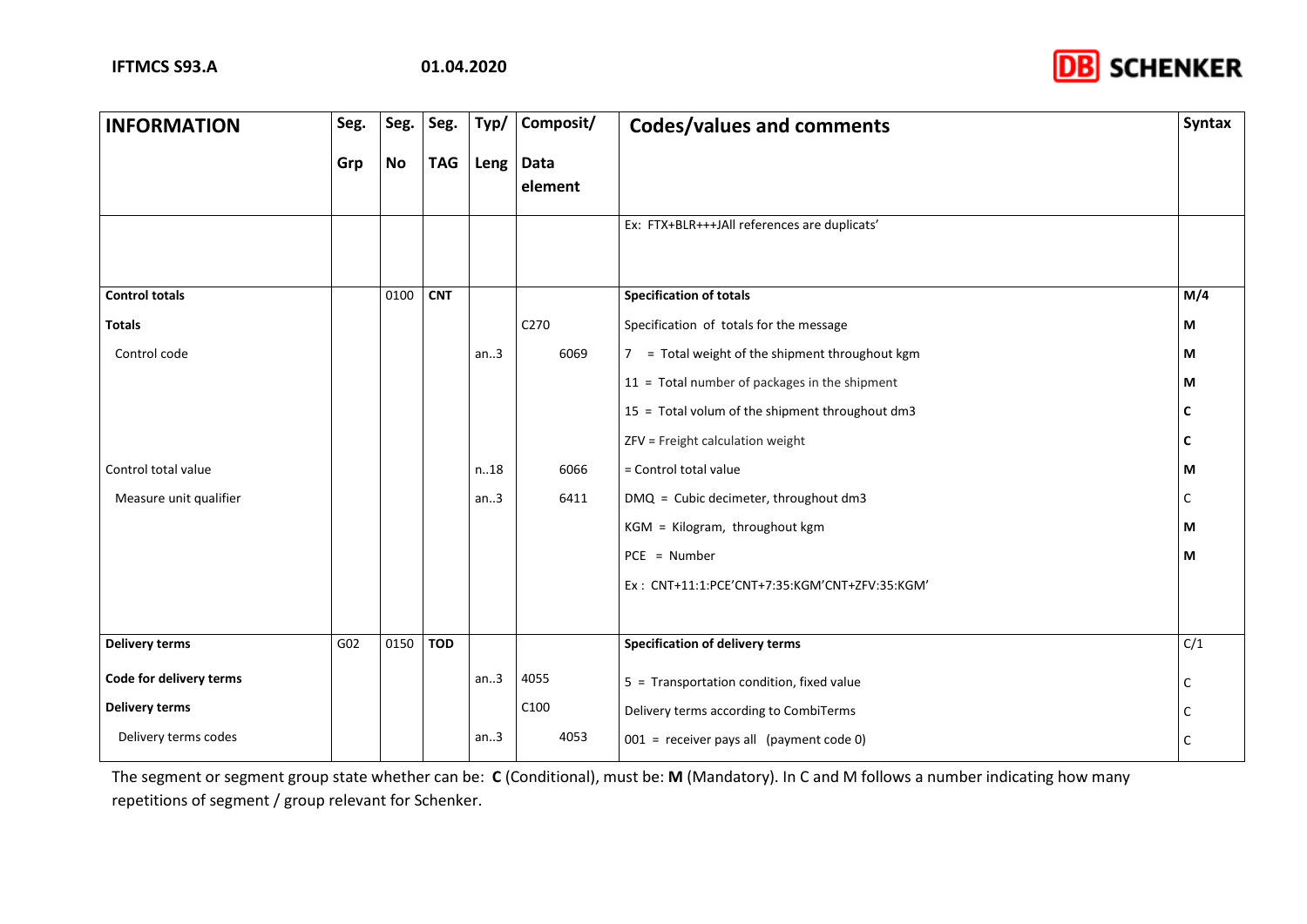

| <b>INFORMATION</b>              | Seg. | Seg. | Seg.       | Typ/ | Composit/       | <b>Codes/values and comments</b>                                                                                                                              | <b>Syntax</b> |
|---------------------------------|------|------|------------|------|-----------------|---------------------------------------------------------------------------------------------------------------------------------------------------------------|---------------|
|                                 | Grp  | No   | <b>TAG</b> | Leng | Data<br>element |                                                                                                                                                               |               |
| Code qualifier                  |      |      |            |      | 1131            | $\overline{023}$ = sender pays all<br>(payment code 3)<br>ZCT = CombiTerms<br>Ex.: TOD+5++023:ZCT'                                                            | C             |
| <b>Reference specifications</b> | G03  | 0180 | <b>REF</b> |      |                 | Specifying references, document/message, booking no, order no etc.                                                                                            | C/3           |
| Reference                       |      |      |            |      | C506            |                                                                                                                                                               | М             |
| Reference qualifier             |      |      |            | an.3 | 1153            | AAM = Consignment number<br>Either 10-digits waybill number allocated by Schenker,<br>(Waybill no.:<br>or 17-digits GS1 consignment no. supplied by customer) | M             |
|                                 |      |      |            |      |                 | $CO = Buyers order number$                                                                                                                                    | C             |
|                                 |      |      |            |      |                 | SS = KID, customer identification                                                                                                                             | C             |
| Referanse nummer                |      |      |            | an35 | 1154            | Reference number (Consig.no, / order nr. / Senders internal ref. / KID)<br>Ex.: RFF+AAM:4011223344' or RFF+AAM:70701234567890123'                             | C             |
| <b>Detalis of transport</b>     | G08  | 0420 | <b>TDT</b> |      |                 | <b>Detalis of transport</b>                                                                                                                                   | M/1           |
| Transport stage qualifier       |      |      |            | an.3 | 8051            | 20 = main-carriage transport (fixed value)<br>Ex.: TDT+20'                                                                                                    | М             |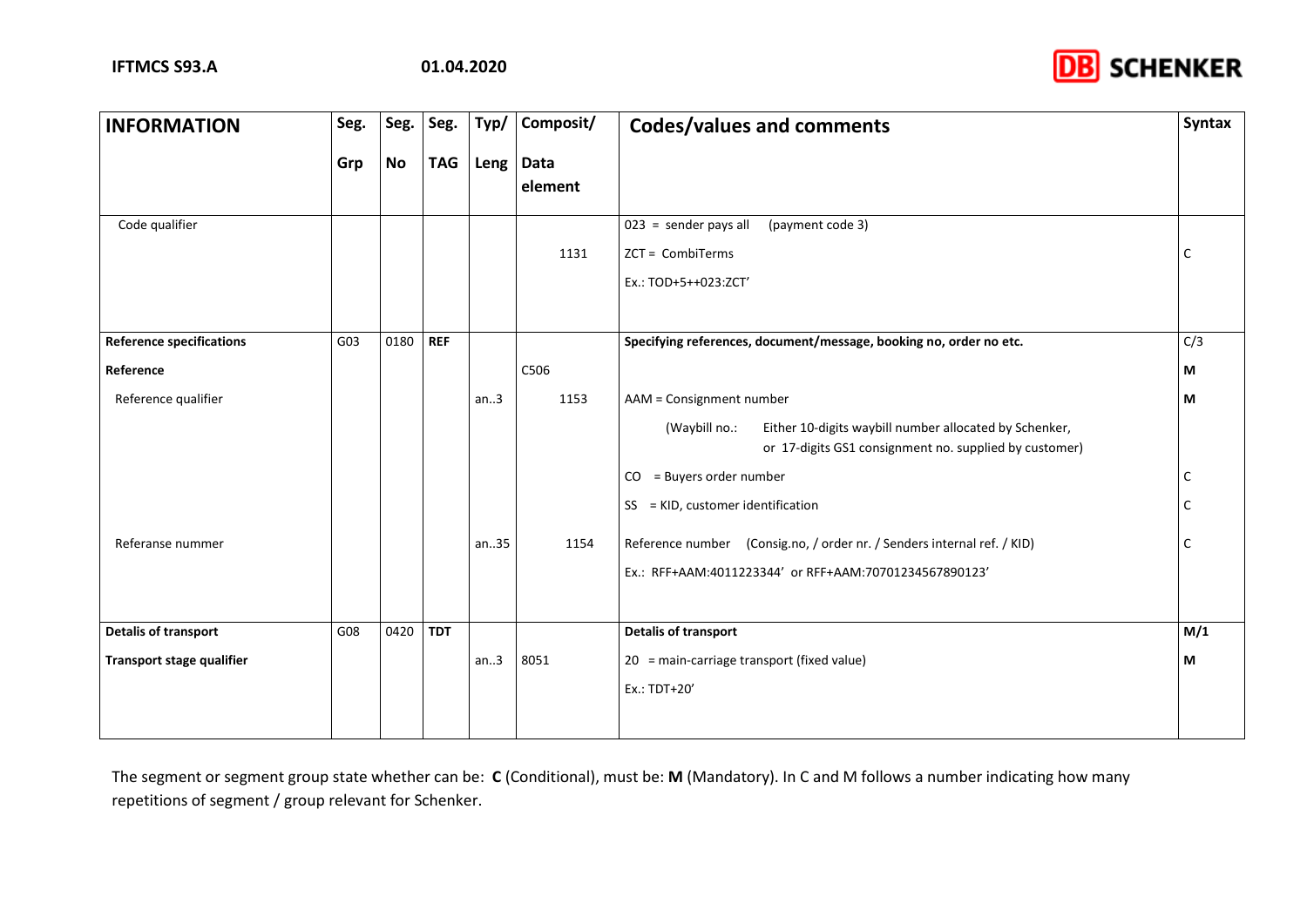

| <b>INFORMATION</b>                   | Seg. | Seg.      | Seg.       | Typ/  | Composit/              | <b>Codes/values and comments</b>                                                         | <b>Syntax</b> |
|--------------------------------------|------|-----------|------------|-------|------------------------|------------------------------------------------------------------------------------------|---------------|
|                                      | Grp  | <b>No</b> | <b>TAG</b> | Leng  | <b>Data</b><br>element |                                                                                          |               |
| <b>Place/location identification</b> | G08  | 0450      | <b>LOC</b> |       |                        | <b>Location origin</b>                                                                   | M/2           |
| <b>Place/location qualifier</b>      |      |           |            | an.3  | 3227                   | 80 = Place of despatch                                                                   | М             |
|                                      |      |           |            |       |                        | 83 = Delivery point                                                                      | М             |
| <b>Location identification</b>       |      |           |            |       | C517                   |                                                                                          |               |
| Place/location identification        |      |           |            | an.25 | 3225                   | Zip code or terminal code for the departure terminal                                     | М             |
| Code list qualifier                  |      |           |            | an.3  | 1131                   | $16 = Zip code$                                                                          | C             |
|                                      |      |           |            |       |                        | Ex.: LOC+80+2300:16'LOC+83+9000:16'                                                      |               |
| Name and address                     | G10  | 0500      | <b>NAD</b> |       |                        | To specify name and address and their related functions                                  | M/2           |
| Party qualifier                      |      |           |            | an.3  | 3035                   | $CZ = Consignor$                                                                         | М             |
|                                      |      |           |            |       |                        | CN = Consignee (shipping address)                                                        | М             |
| Party identification details         |      |           |            |       | C082                   |                                                                                          |               |
| Party id, identification             |      |           |            | an17  | 3039                   | Customer number. Consignor or consignee customer number in Schenker                      | М             |
| Code                                 |      |           |            | an.3  | 3055                   | 87 = Assigned by Schenker                                                                |               |
| Name and address                     |      |           |            |       | C080                   |                                                                                          |               |
| Name and address                     |      |           |            | an35  | 3036                   | Party name                                                                               | C             |
|                                      |      |           |            |       |                        | Ex: NAD+CZ+0182931::87++OLSEN & CO'NAD+CN+++SUNDE'                                       |               |
|                                      |      |           |            |       |                        |                                                                                          |               |
| <b>Freights and weights</b>          | G13  | 0600      | <b>TCC</b> |       |                        | <b>Freights and weights</b>                                                              | C/1           |
|                                      |      |           |            |       |                        | Schenker system can be set up to provide immediate receipt based on transferred weight / |               |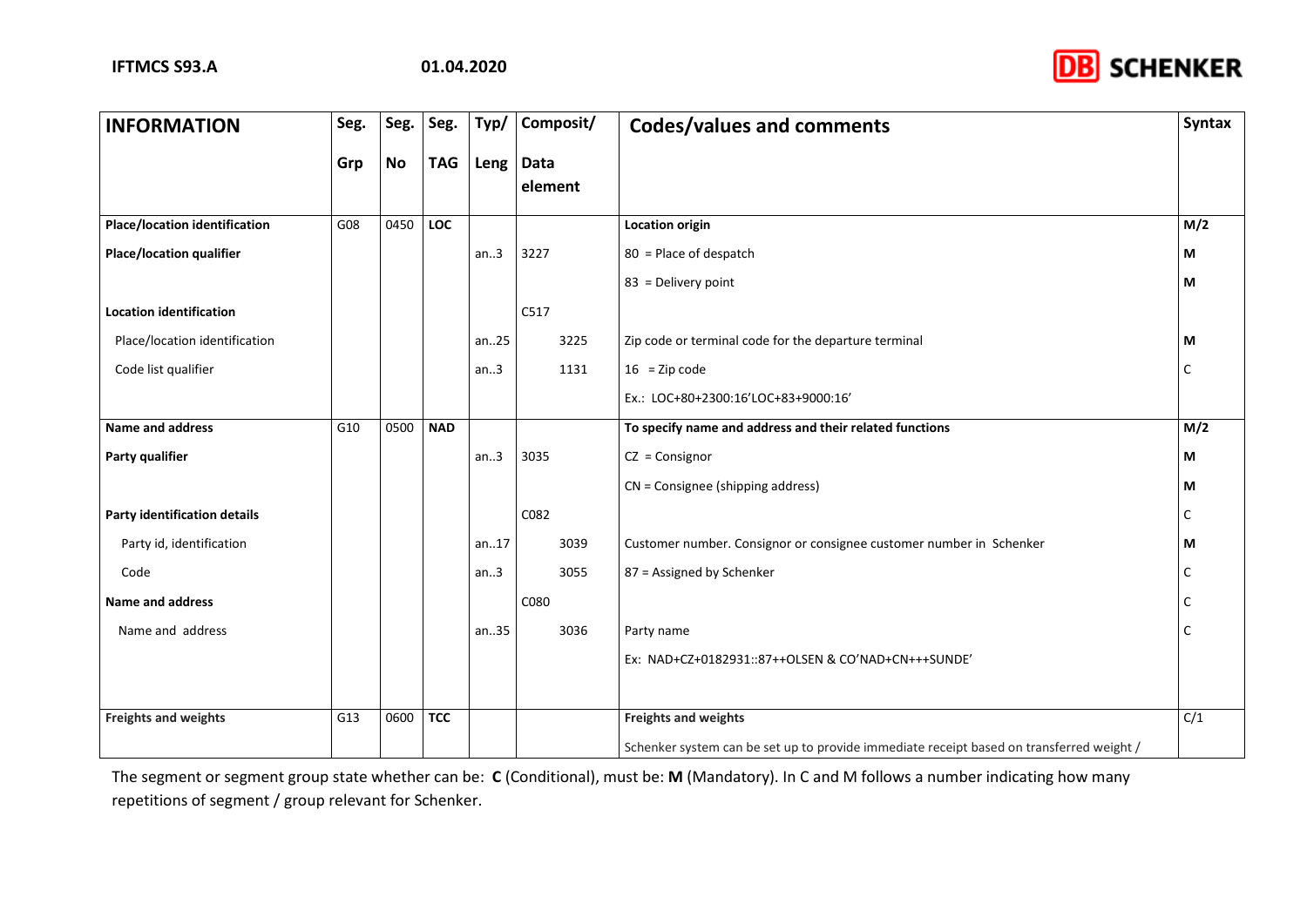

| <b>INFORMATION</b>                                                    | Seg. | Seg. | Seg.       | Typ/         | Composit/                    | <b>Codes/values and comments</b>                                                                                                                                                      | <b>Syntax</b>      |
|-----------------------------------------------------------------------|------|------|------------|--------------|------------------------------|---------------------------------------------------------------------------------------------------------------------------------------------------------------------------------------|--------------------|
|                                                                       | Grp  | No   | <b>TAG</b> | Leng         | Data<br>element              |                                                                                                                                                                                       |                    |
| Load<br>Code/identification                                           |      |      |            |              | C200<br>8023<br>1131<br>3055 | volume, or receipt overnight based on dimensions and weight of our scanner.<br>100000 (Fixed value, freights)<br>132<br>(Fixed value)<br>6<br>(Fixed value)<br>Ex: TCC+1000000:132:6' | M<br>М<br>С<br>C   |
| Shipping and tax amounts<br>Amount<br>Amount code qualifier<br>Amount | G13  | 0640 | <b>MOA</b> | an.3<br>n.18 | C516<br>5025<br>5004         | Specification of amount<br>23 = Sum fright and fees<br>52 = Sum discount<br>Amount<br>Ex: MOA+23:620'MOA+52:124'                                                                      | C/2<br>M<br>M<br>М |
| <b>Message trailer</b>                                                |      | 1620 | <b>UNT</b> |              |                              | To end and check the completeness of a message                                                                                                                                        | M/1                |
| Number of segments in a message<br>Message reference number           |      |      |            | n.6<br>an.14 | 0074<br>0062                 | = Number of segments in a message<br>= Message reference number (same as in UNH)                                                                                                      | М<br>M             |
|                                                                       |      |      |            |              |                              |                                                                                                                                                                                       |                    |